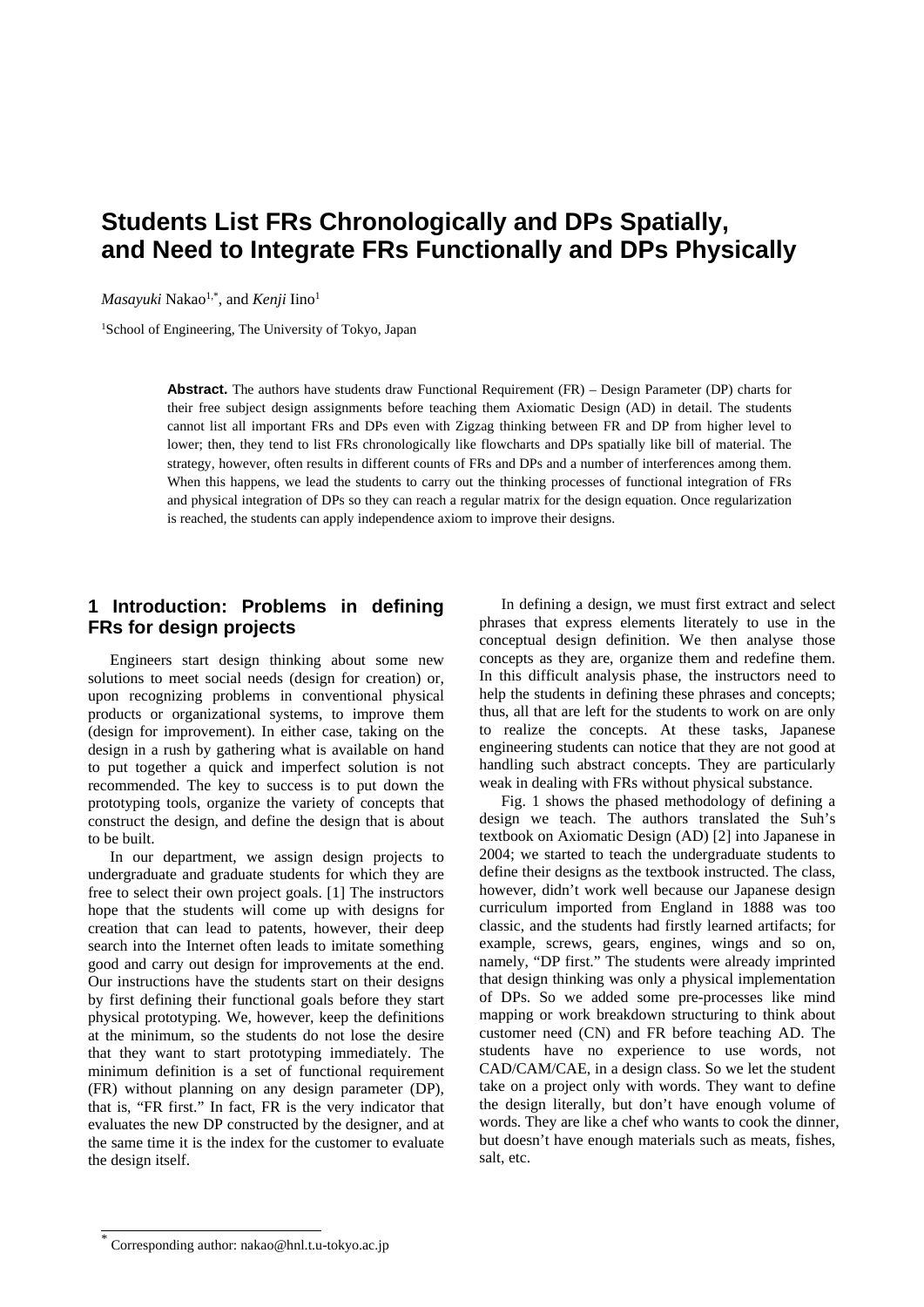

(a) Mind map: List out elements of design concepts as they come to mind



(b) Work breakdown structure: Collect similar concepts and bring them all out



(c) FR-DP chart: Group FRs and DPs and make connections for relations



(d) Design equation: Integrate FRs functionally and DPs physically

**Fig. 1.** Methods for manipulating design concepts.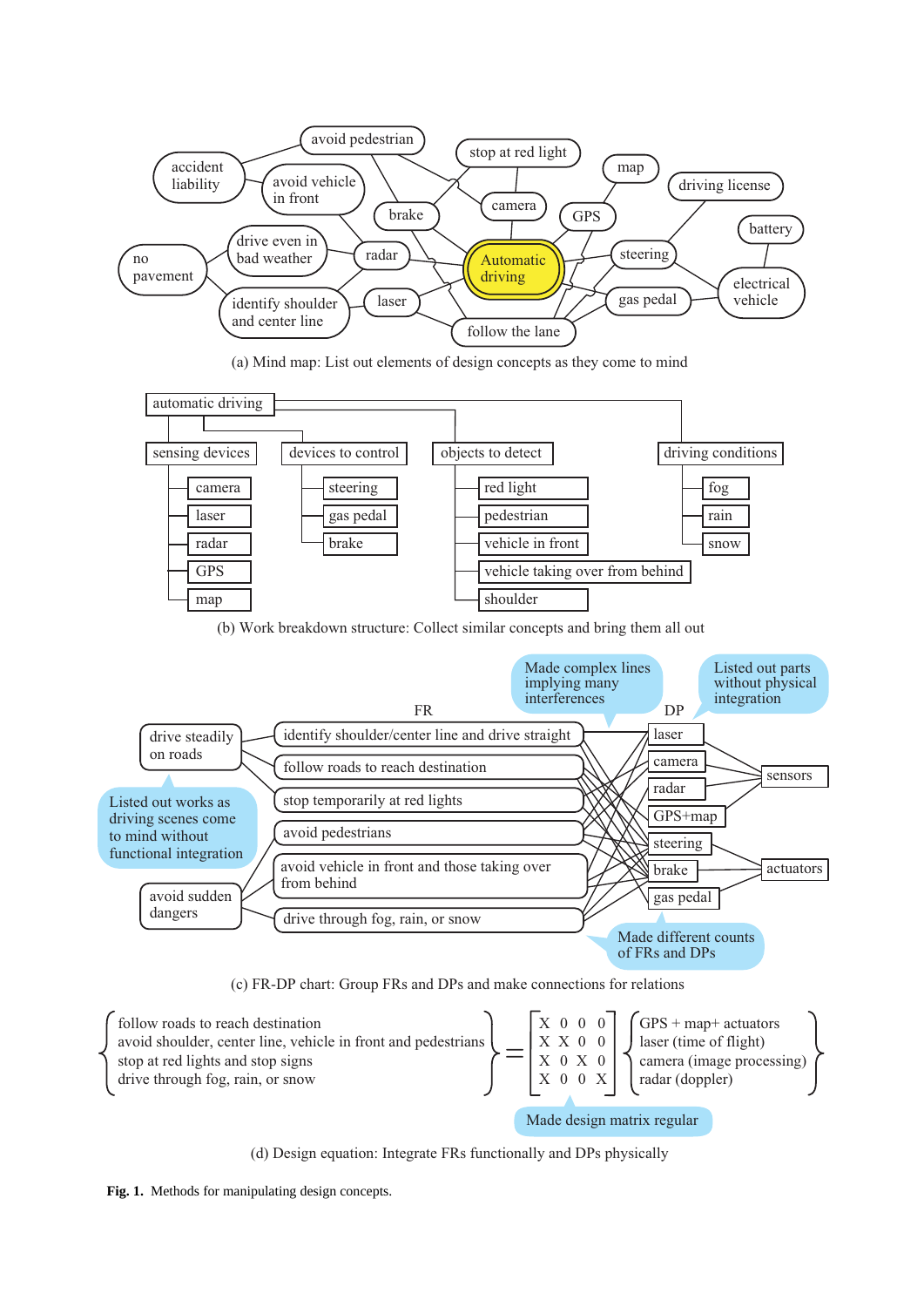For example, the project is to design automate driving of a car as shown in Fig. 1(a). When told to list elements for conceptual design, they would start thinking about mechanisms (DPs) for automatic control like "camera," "laser," "radar," "GPS," "steering wheel," and "brake." Students today rely on their searches on the Internet and the searched information easily their work.

Following the next instruction to identify functions (FRs) related with each DP, they list, for example, "follow roads," "stop at red lights," "avoid vehicle in front," "avoid pedestrians," and "drive through poor weather." Listing out all these elements, however, is difficult. Nobody knows if these are all or not. Students always miss some intrinsic FRs.

Fig. 1(a) shows a mind map, often used for hitting all the needed elements. The method pulls out all the elements instinctively in a manner like pulling objects attached to a string one after another, and sets the concepts in nodes and draws lines for relations among them. At least, the number of nodes should be 20 or more.

The next step is to group the concepts and to avoid anything from slipping the mind. The systematic approach of work breakdown structure is effective (Fig. 1(b)). The elements here are still not categorized into design concepts; namely, FRs, DPs, constraints, effects, risks and so on are mixed together. Thompson introduced kinds of functional information [3] and procedural errors in the definition of FR [4]. According to her classification, the authors could often find the errors of "mixing FRs with other types of requirement information" in the design class as mentioned at 3.4 later; FRs were mixed, for example, with non-functional requirements (durable, easy to use, etc.), or with input constraints (cost, weight, operating temperature range, etc.). Thompson pointed out that even Suh [2] or Brown [5] had made the errors of mixing FRs with input constraints.

Our design education has emphasis on recognizing FRs and we have the students pull out verbs for FRs and nouns for DPs and have them draw FR-DP charts like Fig. 1(c) shows. The instructors tell the students to list out all the FRs and DPs, and the students tend to list FRs chronologically like flowcharts and DPs spatially like bills of material. Consequently, each FR has some DPs which correspond or relate to the FR, but not the only one DP which satisfies the FR.

Of course, the students should draw the FR-DP chart in a manner following Suh's Zigzag thinking [2] by traversing the chart. At first, they should set a higher FR, then set the higher corresponding DP, then go down a lower FR, and set the lower DP. That is to alternate between FR and DP in setting the concepts in the order of abstraction, then both sides will have the same number of FRs and DPs with a symmetric tree structure, and the design matrix will be regular (regular: square with an inverse matrix; determinant is non-zero). We teach the students this Zigzag methods; the students, however, still miss some important FRs, or want to recover the shortage of FRs from the DPs reversely. In results, Fig. 1(c) shows complex lines between FRs and DPs. The lines implied many interferences of FRs.

The last phase is to derive design equation shown in Fig. 1(d) for AD. In the previous phase, the students draw the complex lines in Fig 1(c). As the numbers of FRs and DPs do not match, the design matrix should not be regular. As lines that connect FRs with DPs make a number of intersections, the design should not be uncoupled. We need an exact one-to-one relation between FRs and DPs.

Generally, the students make their efforts in listing up all the design elements, and identify FRs chronologically and DPs spatially. The trend is not special to students who are novices in design, but even experienced engineers at corporations, without any experience of defining the products, have the same tendency. Their recoverable method, nevertheless, meets their purposes of identifying all the FRs and DPs. Then, they start to try the Zigzag method with the collected FRs and DPs, and make a regular and uncoupled design matrix. Fig. 1(d) shows the regular and lower triangular design matrix. All four FRs were the higher FRs; this design didn't need the Zigzag method to find lower FRs. To make the square matrix, the instructors tell the students to integrate FRs functionally and DPs physically to condense into enough small numbers of FRs and DPs.

 In applying AD, it is ideal to match the counts of FRs and DPs and arrange them in the same tree structure with the Zigzag method. To cope with the situation, the thinking processes of functional integration for FRs and physical integration for DPs is also effective. This paper introduces this functional integration and physical integration with actual design cases.

## **2 Actual cases of design definition**

Defining the FR is clearly more difficult with "design for creations" compared to "design for improvement." The former does not yet realize the new DPs, in the conceptional design process. Thus, FRs cannot be inferred from DPs and the students have to express invisible FRs with words alone.

We give the undergraduate students free subject design assignments for Stirling engines or Internet of Things (IoT), we hope to see "designs for creations" that are worth patenting, but we know that the results may end up in "design for improvement" because about 30 hours of its project term is too short to invent something and define the right set of FRs and DPs.

The problem with these assignments for undergraduate students are the process where they tend to deploy FRs chronologically and DPs spatially. Thus, the design equation for AD turns out non-regular. This is the time when the instructors have to support the students in their analyses to carry out functional integration for FRs and physical integration for DPs. This chapter discusses our work with three actual cases.

Throughout the academic years, we constantly see students' researches for degrees of bachelor, master's, and doctoral. Even such a novel creative academic thesis reveals that most of the work are dependent on past researches, it has only a few DPs that are worth insisting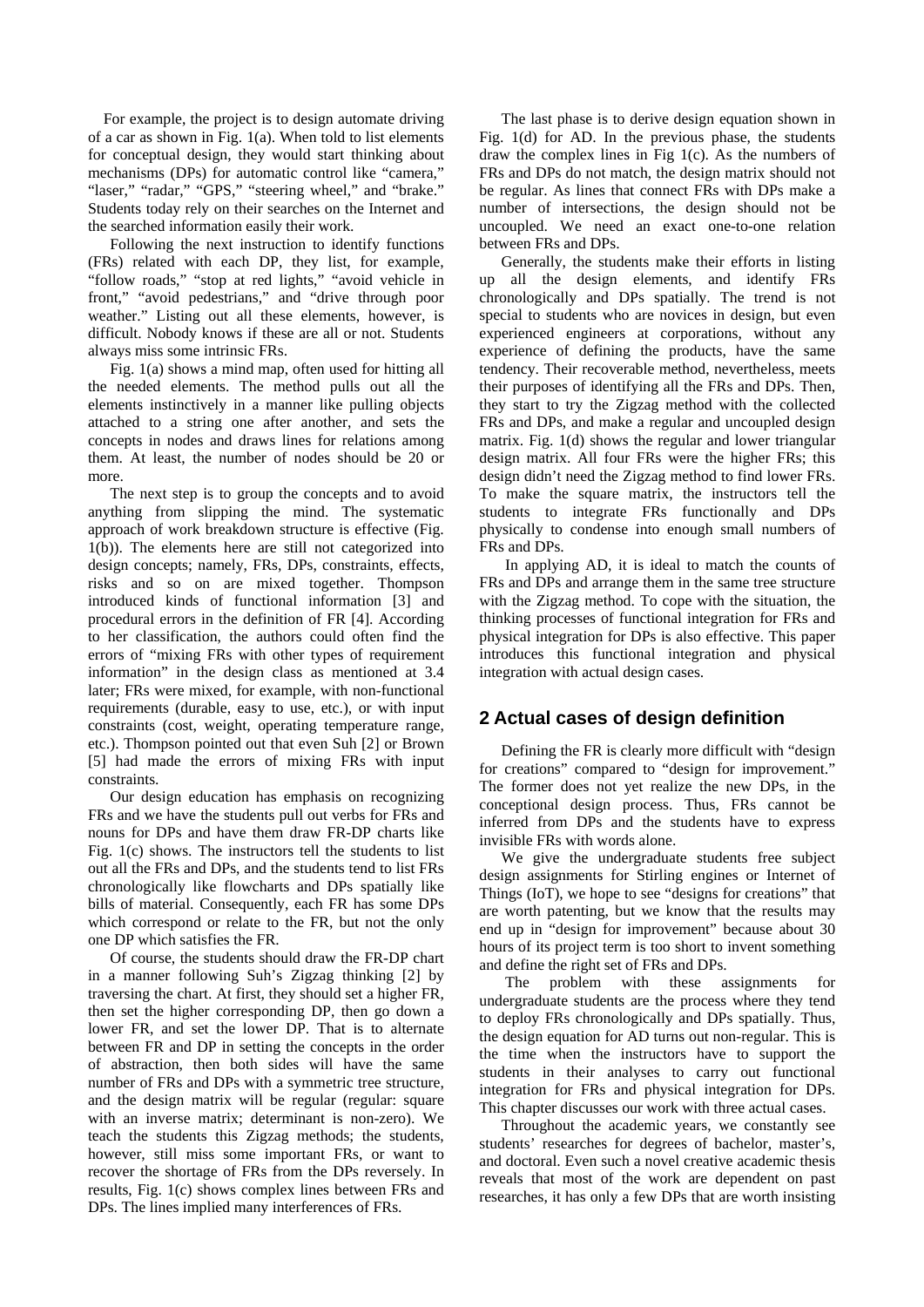priority and creativity when we have the students draw FR-DP charts. In 2018, 42 graduate students (51%) out of 83 could draw the right FR-DP charts and indicate the prior and creative DPs; 24 students (29%), however, made the errors of "mixing the FRs of the designer" (the project budget, the project dead line, etc.) which should be constraints according to Thompson [3]. These 51% students had already published their own academic papers; they could pick up FRs functionally from the purpose of the research in the papers.

#### **2.1 Case 1: Fan design**

Fan is a simple mechanical design without any control computers, probably ideal to have the students identify FRs. The authors asked junior students in the design class to make an FR-DP chart and a design equation of the fan. Fig. 2(a) shows an example of the FR-DP chart which most of them made. We can see complex lines between FRs and DPs.

This student chronologically extracted the FRs thinking about a customer that just made a purchase. The student first thought about the operations of "connecting to AC power" and "pressing the airflow switch." The student also came up with the operations of "pressing the oscillation switch" and "turning the shutoff timer" when



(a) FR-DP chart by chronologically listing FRs and spatially listing DPs



hook to power and generate airflow set airflow power set airflow direction stops upon falling asleep injury free finger poking X X X X X 0 0 X 0 0 X 0 0  $\boldsymbol{0}$  $\boldsymbol{0}$  $\boldsymbol{0}$ X 0 0 0 0 0 0 X 0  $motor + fan$ resistor + switch link + knob timer cover

make design matrix regular

(b) Design equation that integrated FRs functionally and DPs physically



(c) Design equation of a bladeless fan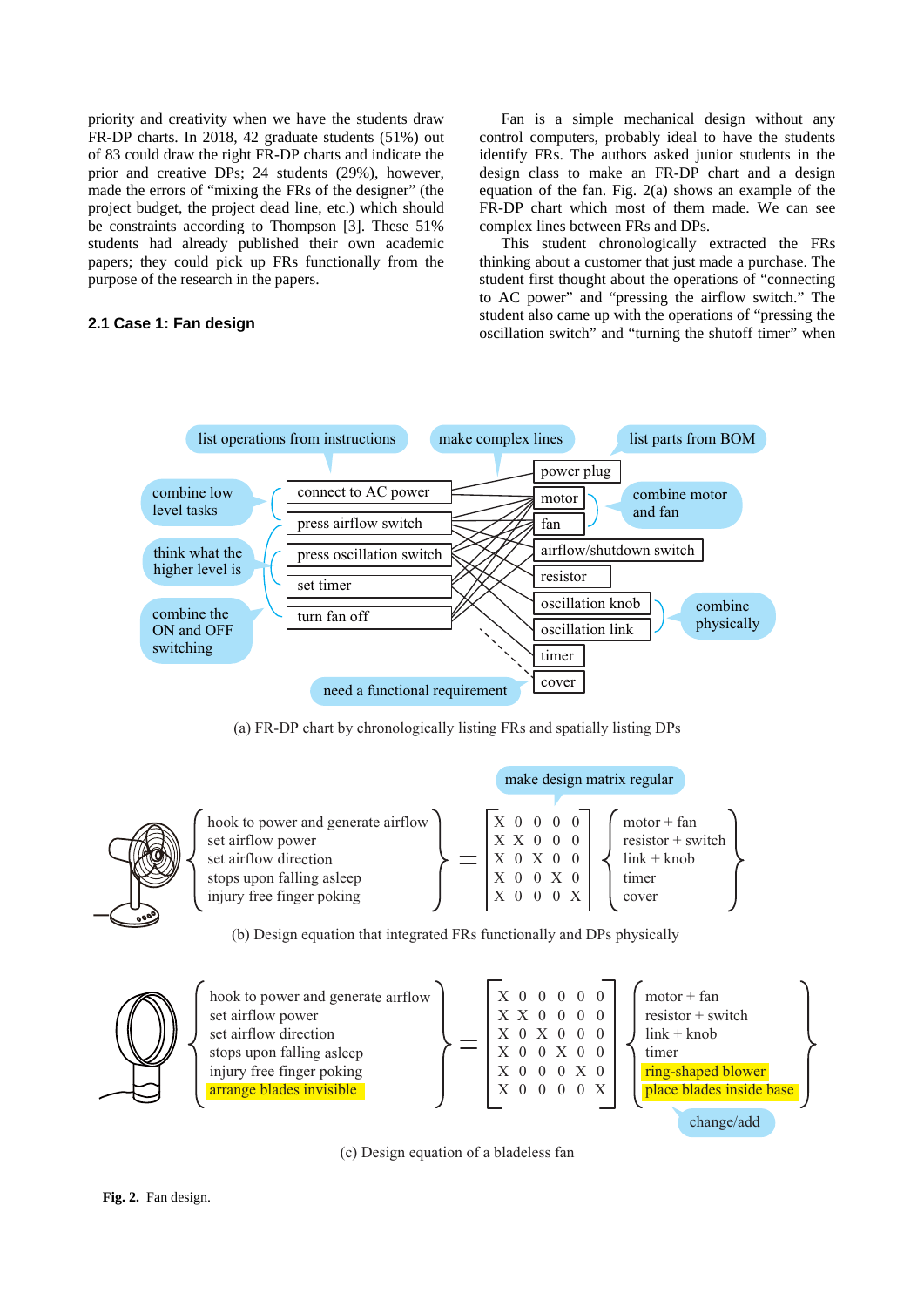going to bed.

On the other hand, the bill of material led to spatial decomposition of "power plug," "motor," "fan," "airflow/shutdown switch," "resistor," "oscillation knob," "oscillation link," "timer," and "cover." They can not represent a DP as something to satisfy an FR.

The student then connected related FRs on the left and DPs on the right with lines. The first FR of "connect to AC power" related to DPs of "power plug" and "motor." The lines had many branches and crossings, however, they were inerasable. On the other hand, the student recognized that the last DP of "cover" did not have a line to an FR and added the FR of "prevent finger poking by children."

Following our instruction, the students then started functional integration of FRs and physical integration of DPs. "Motor" and "fan" connected to the same FR, thus, the student physically integrated them. Similarly, "oscillation knob" and "oscillation link" combined as well.

The FR of "turn fan off" related to DPs of "motor," "fan," and "airflow/shutdown switch" and so did the another FR of "press airflow switch." The student then integrated these two FRs into a single FR of "set airflow power." The FR of "connect to AC power" was a lower FR to the FR of "press airflow switch," thus, the two FRs could integrate to the one FR of "hook to power and generate airflow."



(a) FR-DP chart by chronologically listing FRs and spatially listing DPs



(c) Design equation for eliminating errors in questions

**Fig. 3.** Planning administration of admission exam.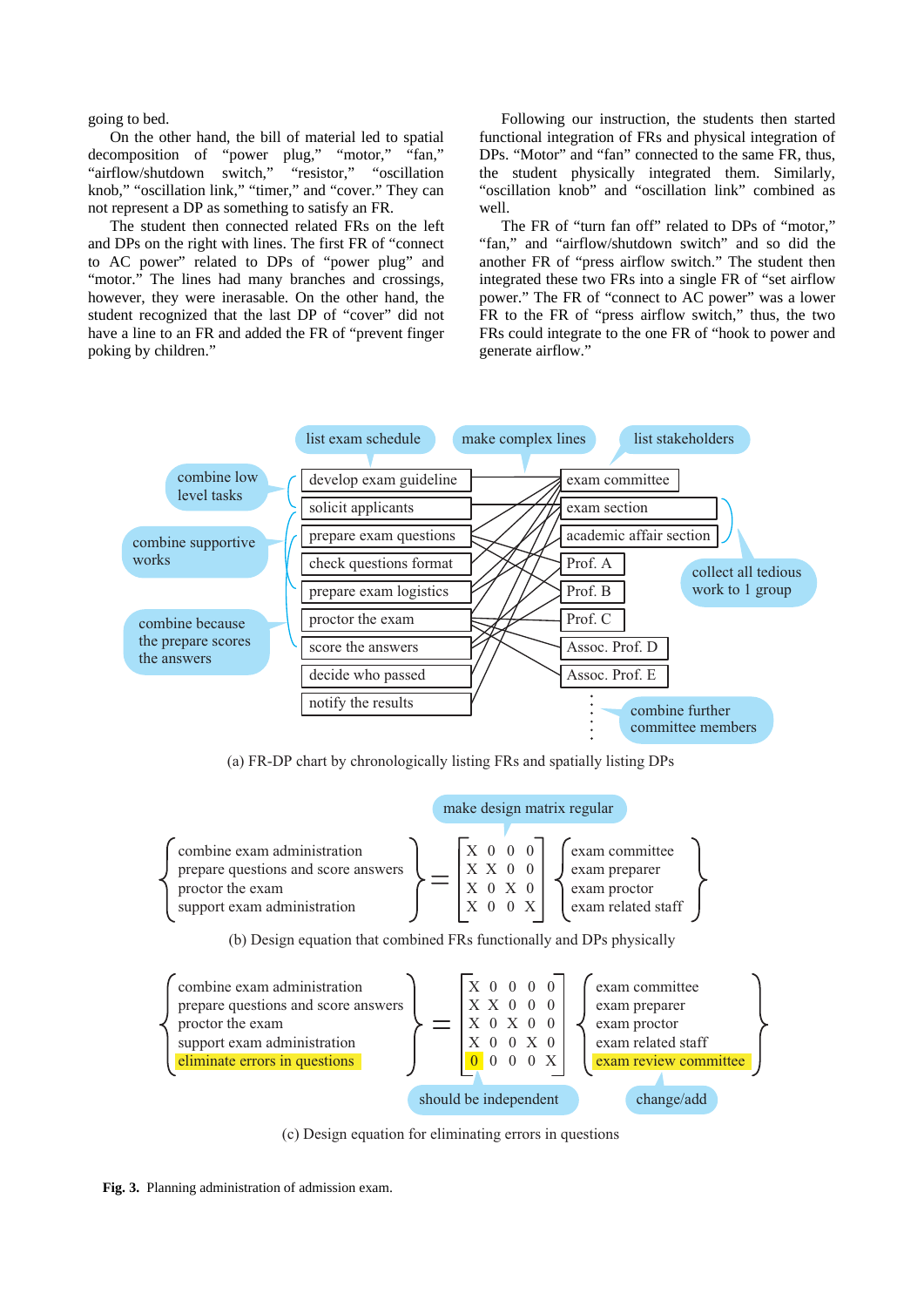Figure 2(b) is the design equation after these changes. It means a decoupled design, and the DP of "motor + fan" needs to be decided at first. FRs were functionally organized and each corresponded to a physically integrated DP. The design matrix shows that all FRs related to the first  $DP$  of "motor + fan" with all first column elements being X; "motor + fan" was the key component of the fan.

Once the design equation is polished up, we could see how design for improvements affect the product. For example, the "bladeless fan" in Fig. 2(c) only changed the "cover" to a "ring-shaped blower." This change in how the FR of "prevent finger poking" was realized, however, does not explain the explosive sale by order of magnitude. We can then add the new FR of "arrange blades invisible." We inferred that this FR surprized the consumers and generated the next generation value of a fan.

One of the authors, Nakao has a bladeless fan in his office, however, the shortcoming is that the noise of the airflow is large and annoying. We should set quietness as a constraint in a way similar to cost or durability.

#### **2.2 Case 2: Entrance exam administration**

Administration for an entrance exam is a good simple task for designing an organization. Figure 3(a) shows an FR-DP chart made by a junior student who wore a professor's hat.

The student listed the FRs following the time sequence of reaching the day of the exam. The FRs were chronologically set to "develop exam guideline," "solicit applicants," "prepare exam question," "check questions format," and so on. DPs, on the other hand, started by listing up the stakeholders spatially. They were "exam committee," "exam section," "academic affair section," "Prof. A," and so on.

Connecting related elements with lines produced a complex chart similar to the previous fan example, thus, the student needed some integration work. The FRs, for example, of "prepare exam questions" and "score the answers" were carried out by the same person, thus, they could be functionally integrated to "prepare questions and score answers." DPs of "exam section" and "academic affair section," together, were in charge of the FR of supportive administration, thus, they could physically integrate to "exam related stuff."

Figure 3(b) shows the design equation after integrating FRs into 4 categories. The four FRs were "combine exam administration," "prepare questions and score answers," "proctor the exam" and "support exam administration." Elements in the first row of the design matrix are all X meaning all FRs were affected by the leader "exam committee."

Once the design equation was organized to this level, the effect of "design for improvement" was foreseeable, like in the case of bladeless fan. For example, a newspaper recently made large noise about mistakes in entrance exam questions and the University of Tokyo set a new FR of "eliminating errors in questions." The School of Engineering assigned a young faculty member

with a flexible thinking as "exam review committee" and had this member challenge the questions. Some errors in questions were identified every year before the exam. During this checking, it is important that the exam review committee looks at the questions independently without knowing "who made the questions." If the member starts to worry like "If I find an error in the work by that big professor, that may influence my future," errors in the questions may not surface.

#### **2.3 Case 3: Umbrella that follows the owner**

Next, we will introduce a case from free subject design assignment. A student group designed an umbrella that followed movement of the owner as the sketch in Fig. 4(a) shows in the next page. They first used a drone but the noise from the four nearby rotors was too big to the ears. They then generated lifting force with a helium balloon to counter the dead weight of the machine. The design also used two small motored propellers powered by small batteries to linearly move the balloon to follow the owner and make yawing motions to the left and right.

Fig. 4(b) shows the FR-DP chart. The students forced a one-to-one correspondence among the FRs and DPs, however, the tree shows the left half FR and right half DP trees had different structures. This mismatch was caused by defining a DP for each part. Fig. 4(c) shows the prototype in motion. The instructors lead the students to integrate FRs and DPs. The number of FRs after the integration might to be 5 or less.

The umbrella followed the owner with a camera finding his head and Raspberry Pi reasoning the propeller activation. The owner wore a red cowboy hat for better recognition, however if the head moved too far away from the camera, the camera was lost, and the next step under discussion is to use a fisheye lens. Also, the double propeller design caused the balloon to roll and pitch, and the stable floating would last for only a short time. A tail wing is also under evaluation to prevent rolling and pitching.

Fig. 4(d) is the design equation we constructed after the results and discussion. In addition to the FR of "control umbrella to follow owner," we added the FR of "prevent pitching and rolling" and the corresponding DP of "tail wing."

## **3 Discussions: Teaching methods to make design equation right for design projects**

The above three case studies clarified the processes of identifying all FRs and DPs and then applying integration to regularize the design matrix. We can collect so many FRs, but for the analysis using AD, the FRs might be condensed into about 5. Whatever the design is, the same process can lead to a good uncoupled or decoupled design matrix, however, this work is still challenging for students. We introduce our teaching methods for design projects.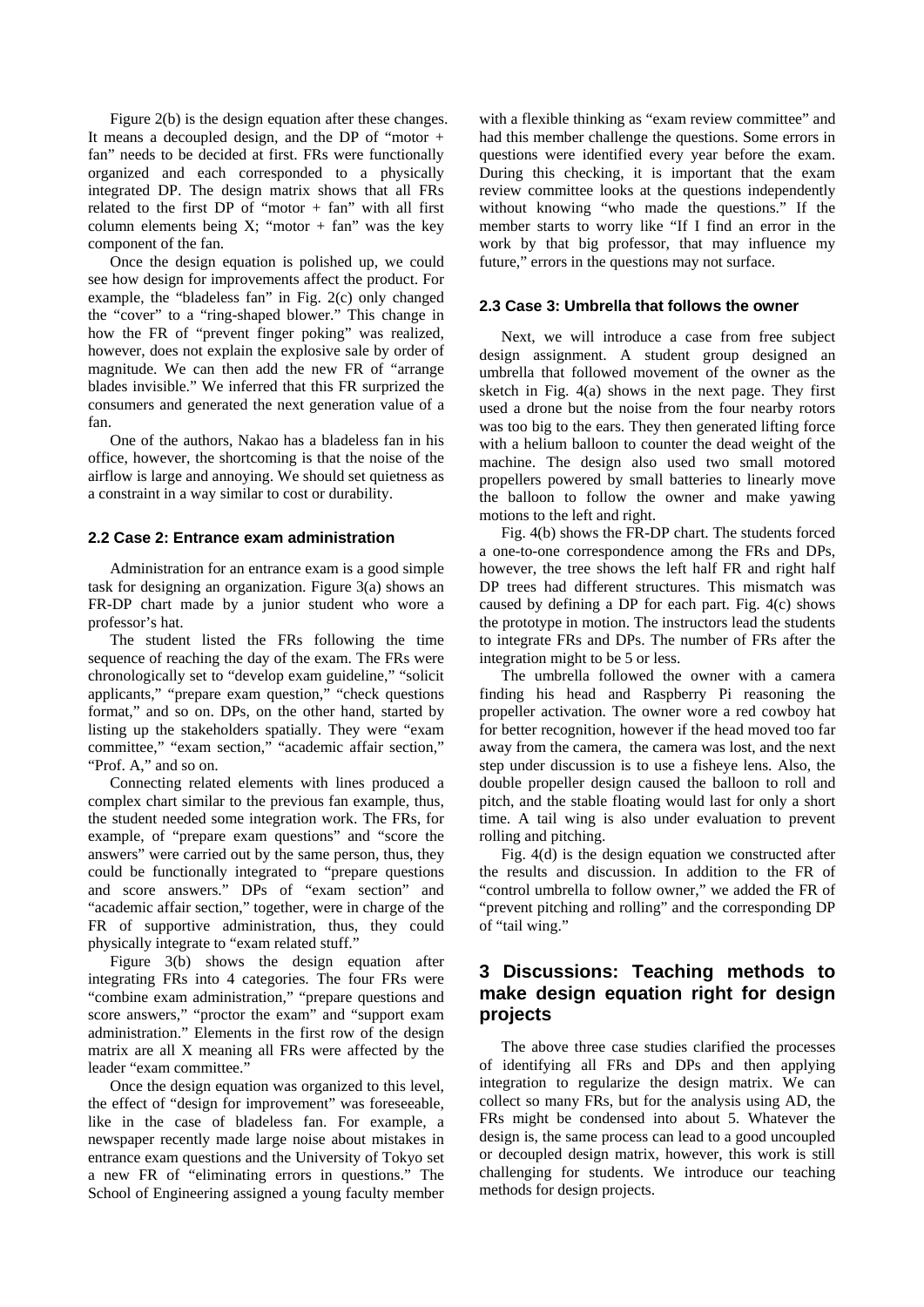



(d) Design equation after functional integration for FRs and physical integration for DPs

**Fig. 4.** Design of umbrella that follows the owner.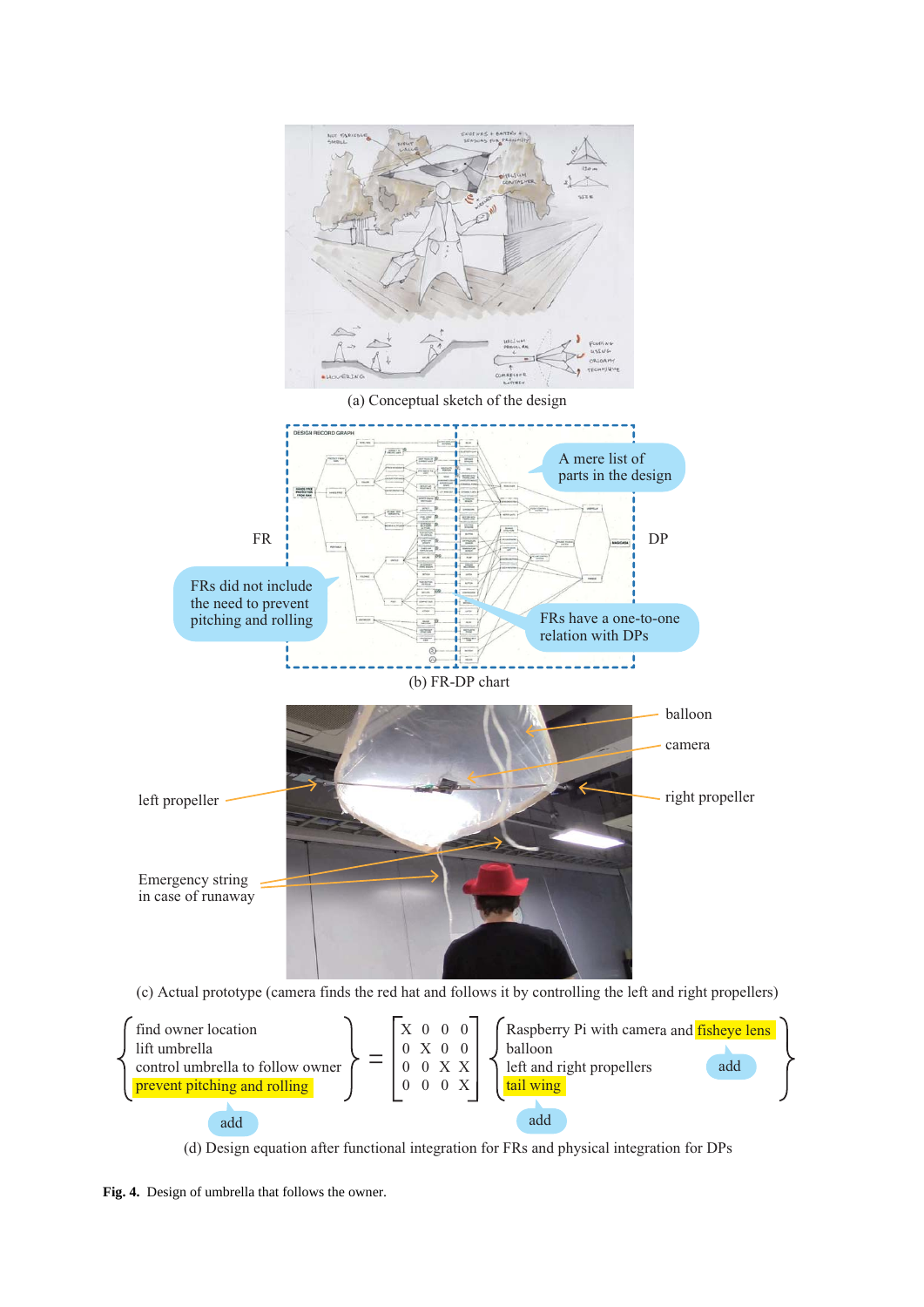#### **3.1 Coordinate transformation of FRs**

Students often ask us "which is a right set of FRs?" The right set of FRs is not only one. In most cases, any sets of uncoupled or decoupled designs are right because a right set of FRs can change to another right set of FRs with a thinking process of a kind of "coordinate transformation." Figure 5 shows design equations of Stirling engine. We have a design project for juniors to design and prototype a free-style Stirling engine [1], and also have them define their own design. Figure 5(b) lists FRs chronologically such as FRs of Newcomen's steam engine in Suh's textbook [2]. Figure 5(c) lists FRs functionally because the juniors have already learned the common law of heat engines. The both are correct and can improve the yellow-marked interference that a burner also heats an air cooler and the engine finally stops. This coordinate transformation will change a set of FRs and DPs, but will keep a type of design matrix like a triangular matrix in Figure 5(b) (c).

#### **3.2 MECE is similar to independence axiom**

The students in the School of Engineering also take the course of Methods in Business Administration for those who want to look for consultant type jobs when they graduate. The instructor of this course emphasizes that consultant has to identify a customer's problems in a mutually exclusive and collectively exhaustive (MECE) way and propose actions against problems for the customer in a one-to-one manner. This class has a higher impact and when we teach the students in the Axiomatic Design class to map one DP that satisfies a specific FR and set all FRs independently, they say they understand the concept because it is the same with MECE. Our strategy was to have the students list out all the FRs and DPs to meet the CE part of MECE using the FR-DP chart and then to make the first ME part with the design equation with AD. When the students actually took on their projects, we found that they needed additional thinking operations of functional integration of FRs and physical integration of DPs.

#### **3.3 Physical integration in Suh's textbook**

Studies in Axiomatic Design has already shown the



(c) Design equation that list FRs functionally

**Fig. 5.** FRs of Stirling engine that are listed chronologically or functionally.